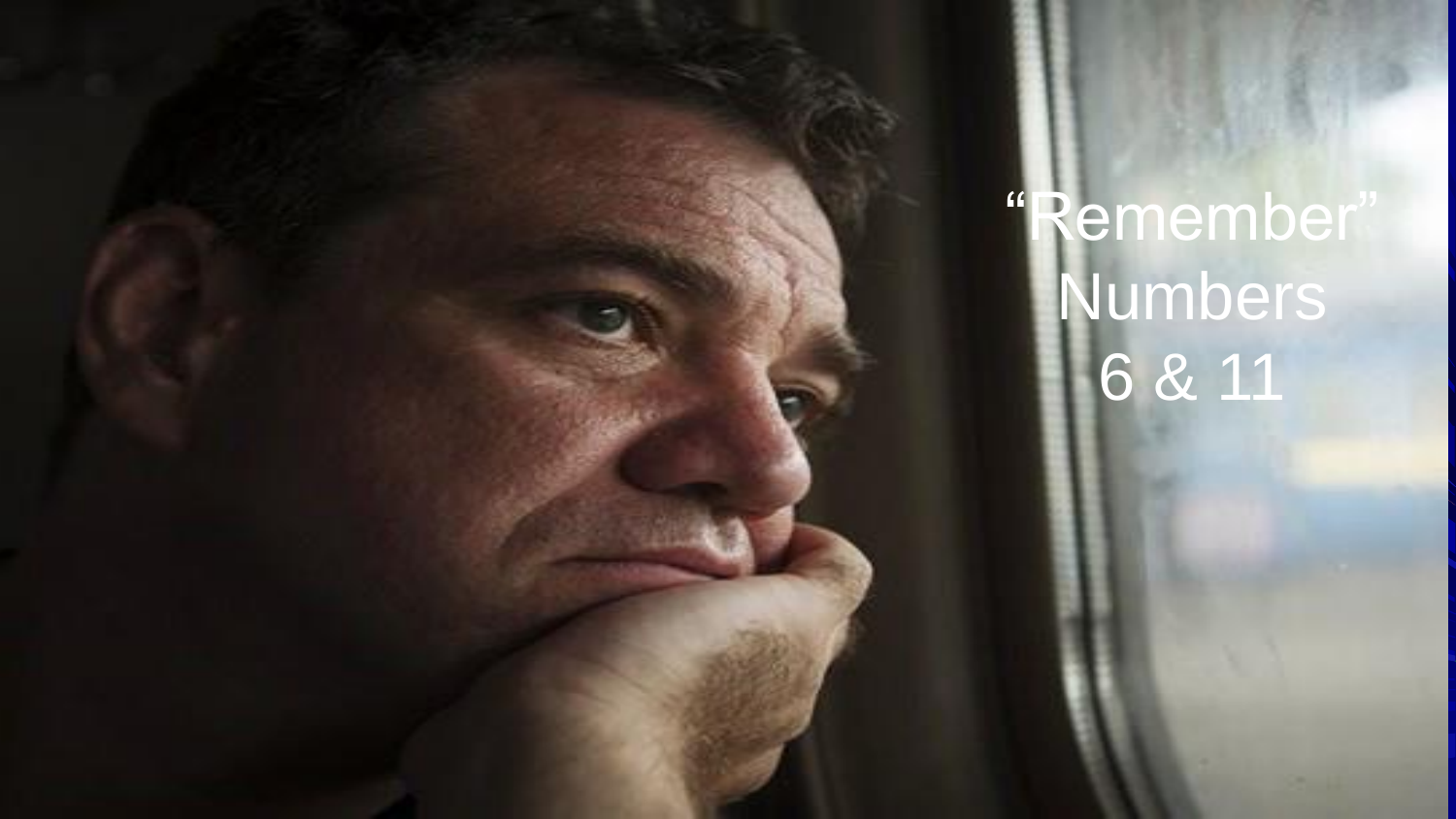# Summary of Todays' Message

God's purpose for our lives is so much bigger than our personal agendas. But we can miss it unless we are prepared to listen to Him and allow Him to redirect our steps. Don't be surprised when God allows you to experience a watershed event that will result in a deeper realization that His way works, every time and in every circumstance.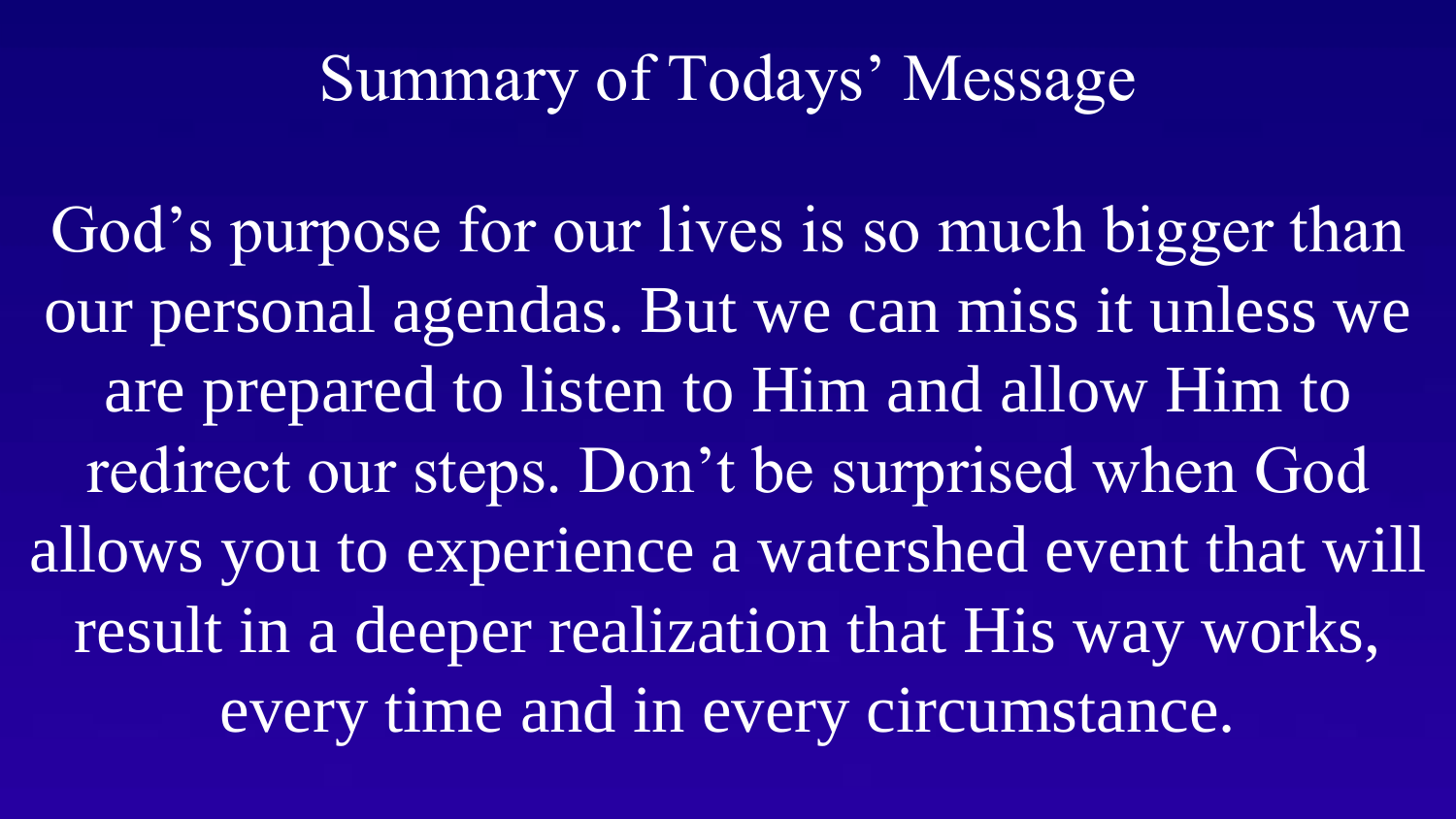# Summary of Todays' Message

In today's message we will identify the watershed events that led Moses to fulfill God's purpose for his life. Most of Moses' life he struggled with his anger and depression.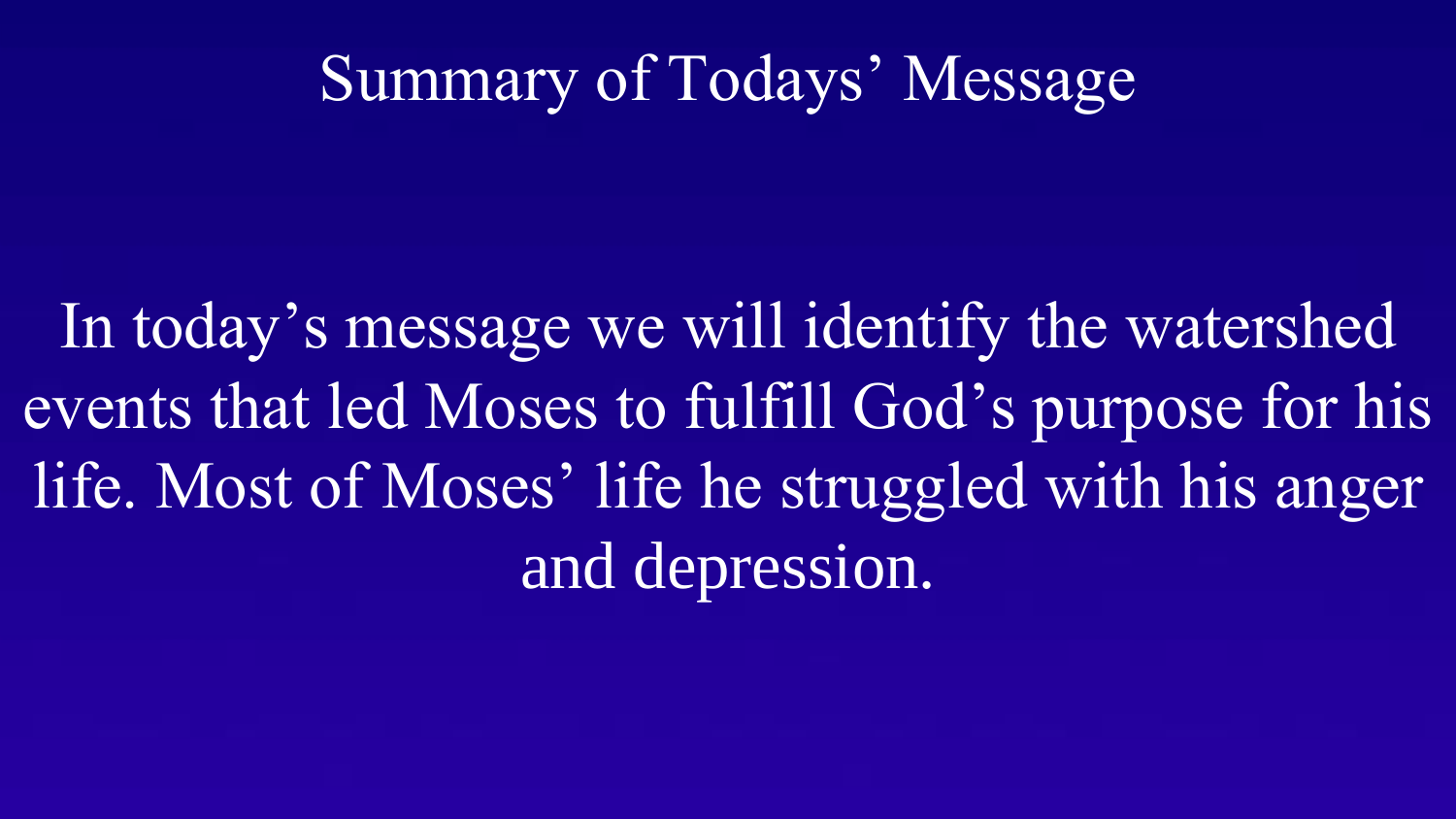# Summary of Todays' Message

In this message we will discover the basic root of anger and depression that occurred in not only but our lives as well. We will discover the great promise of the Almighty God that we often forget that prevents us from being all that God wants us to be.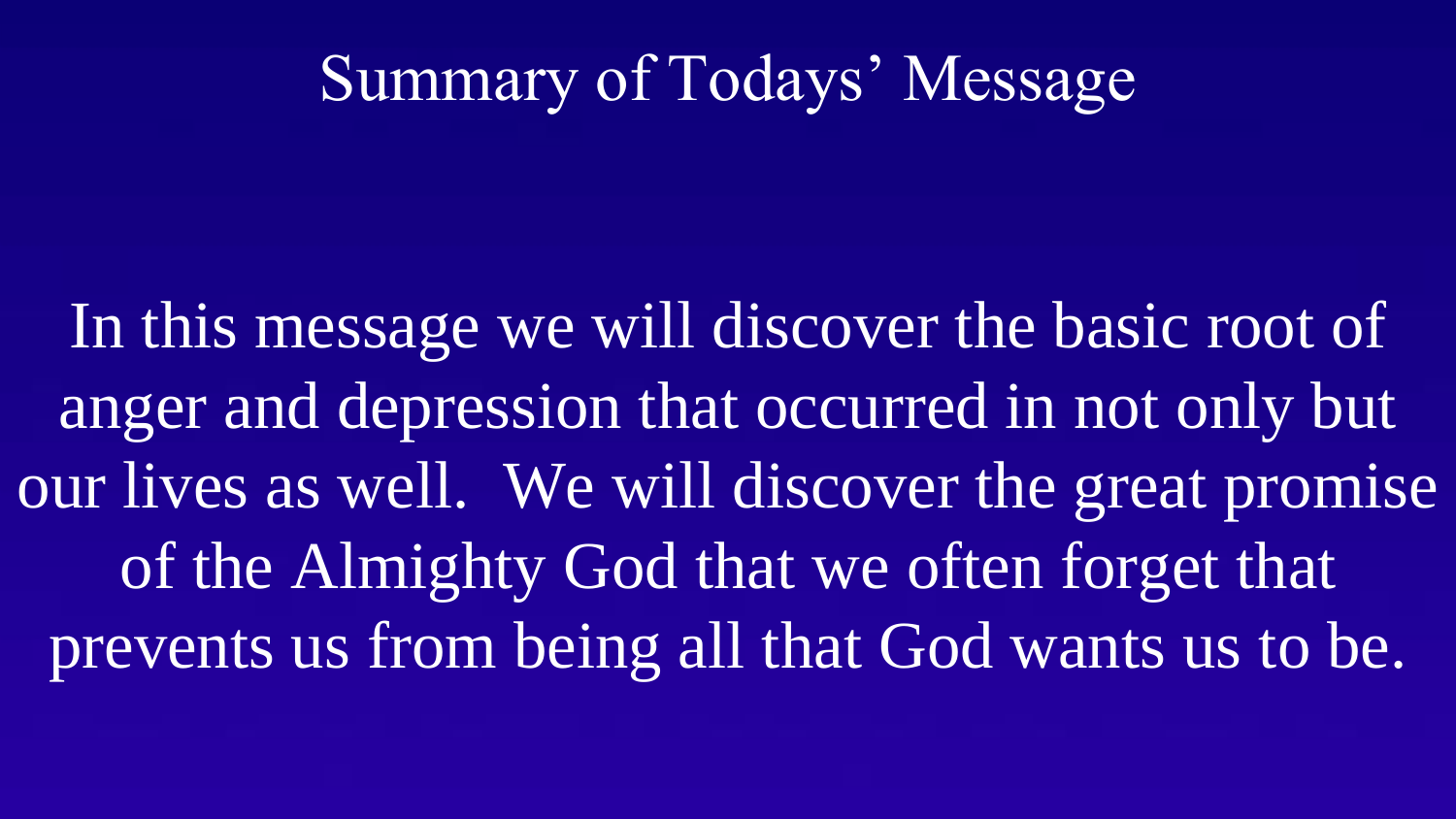# Introductory Remarks

Moses wrote more of the Bible in the Old TEsteamentthan any other single individual.

The second person that wrote the most was Ezra, followed by Paul, the Beloved John and Luke.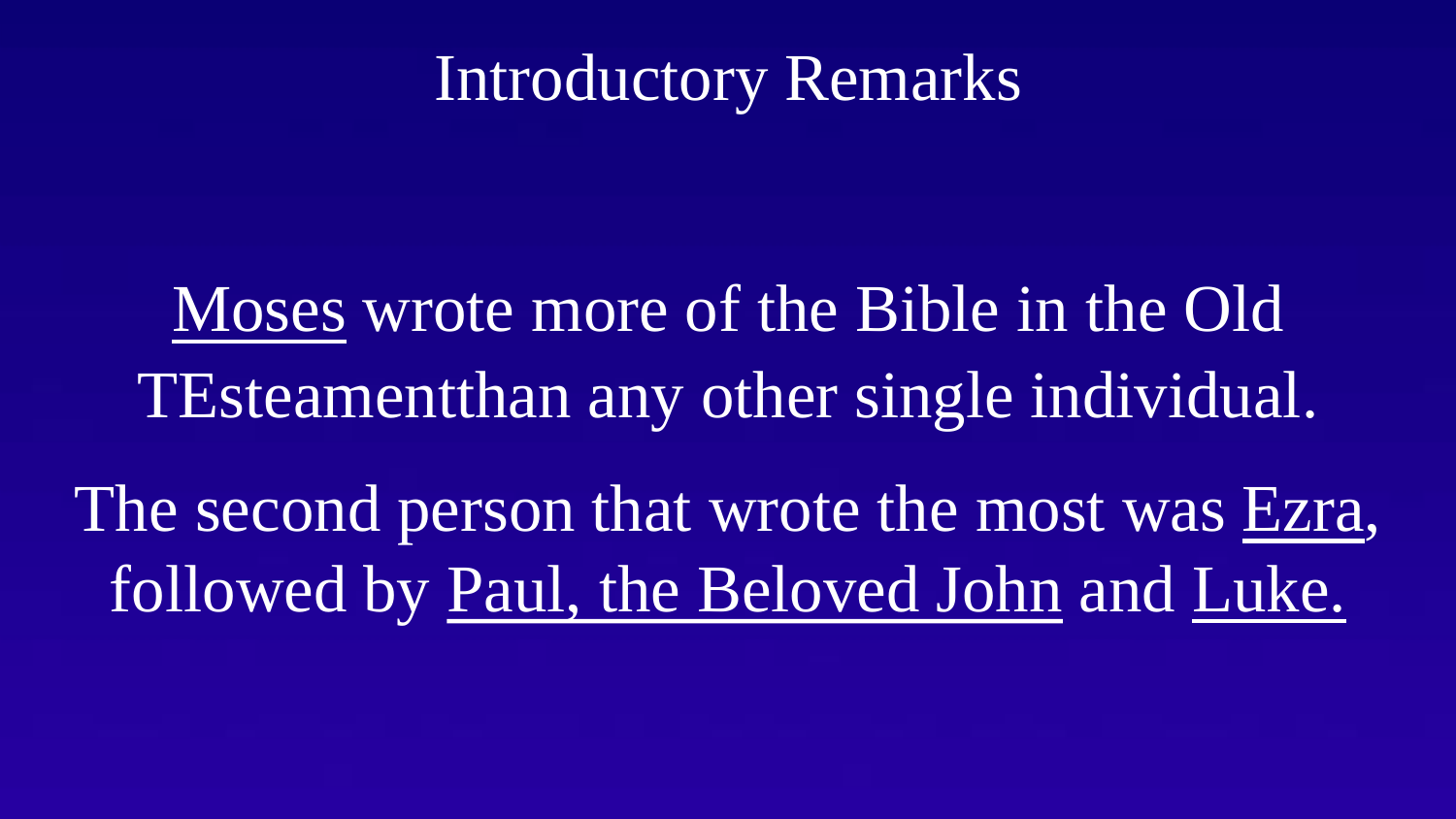#### The watersheds in Moses' life.

Forty years he was a somebody living in Royalty Forty years in the wilderness he was nobody Forty years leading the Israelites from slavery to freedom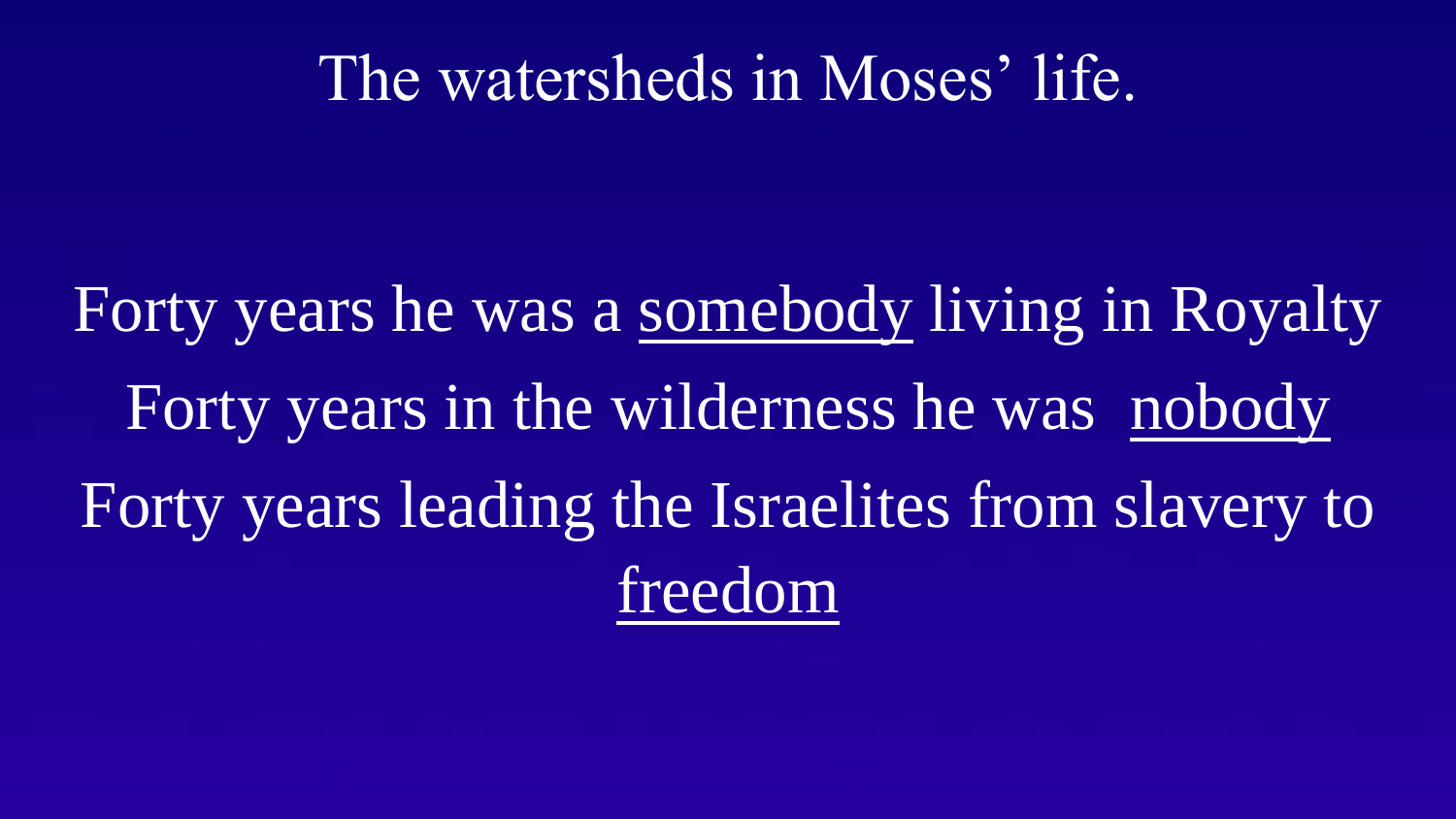## Moses and the Burning Bush

# In anger Moses killed an Egyptian was abusing an Israelite and he fled into the wilderness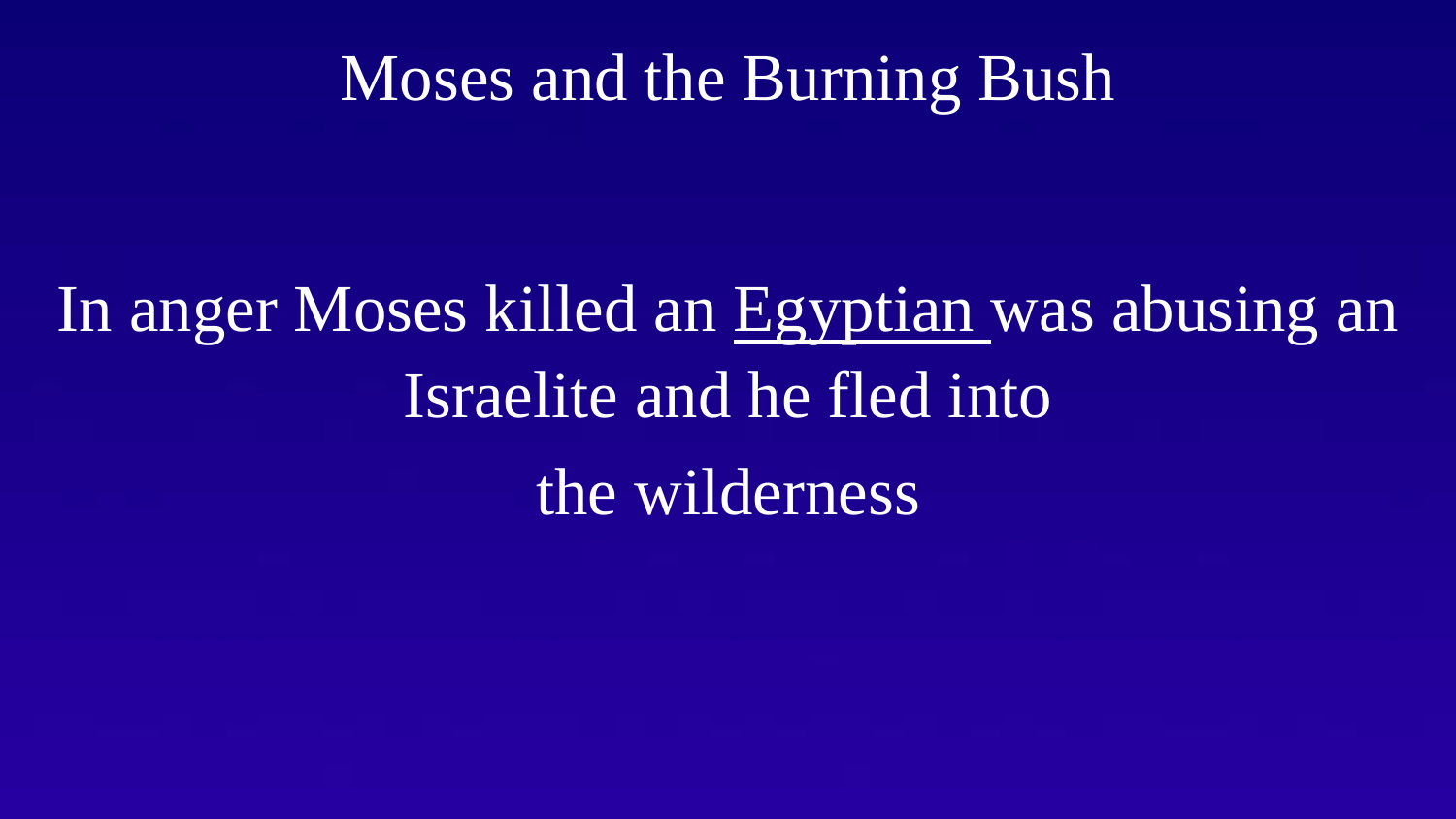#### Moses and the Burning Bush

# One commentator said, "When God is in a bush, any old bush will do.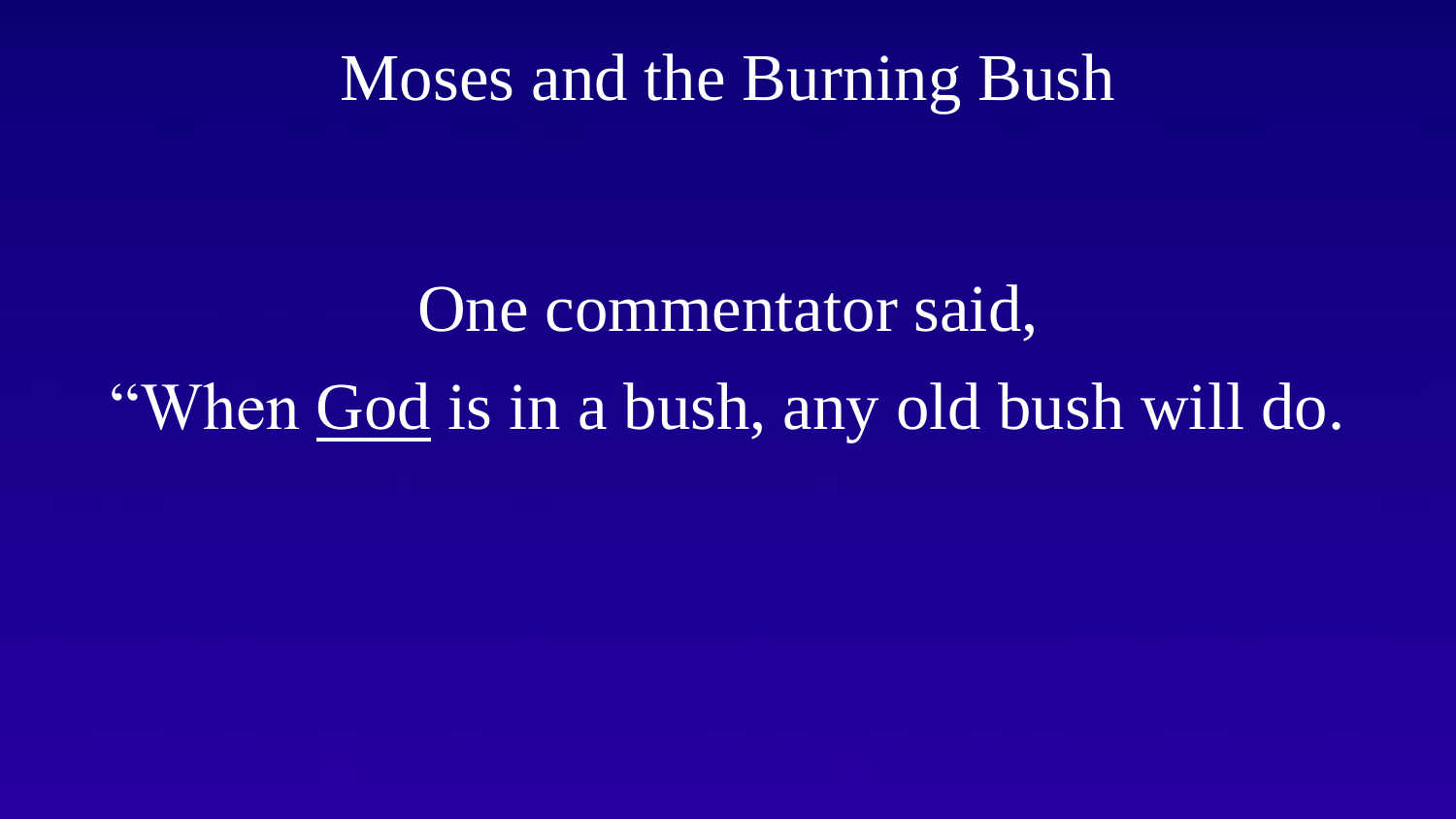#### Moses and His Anger Problem

# In anger he killed an Egyptian He got angry at Pharaoh when he wouldn't listen to him.

At Mt. Sinai, coming down from the Mountain with the ten commandments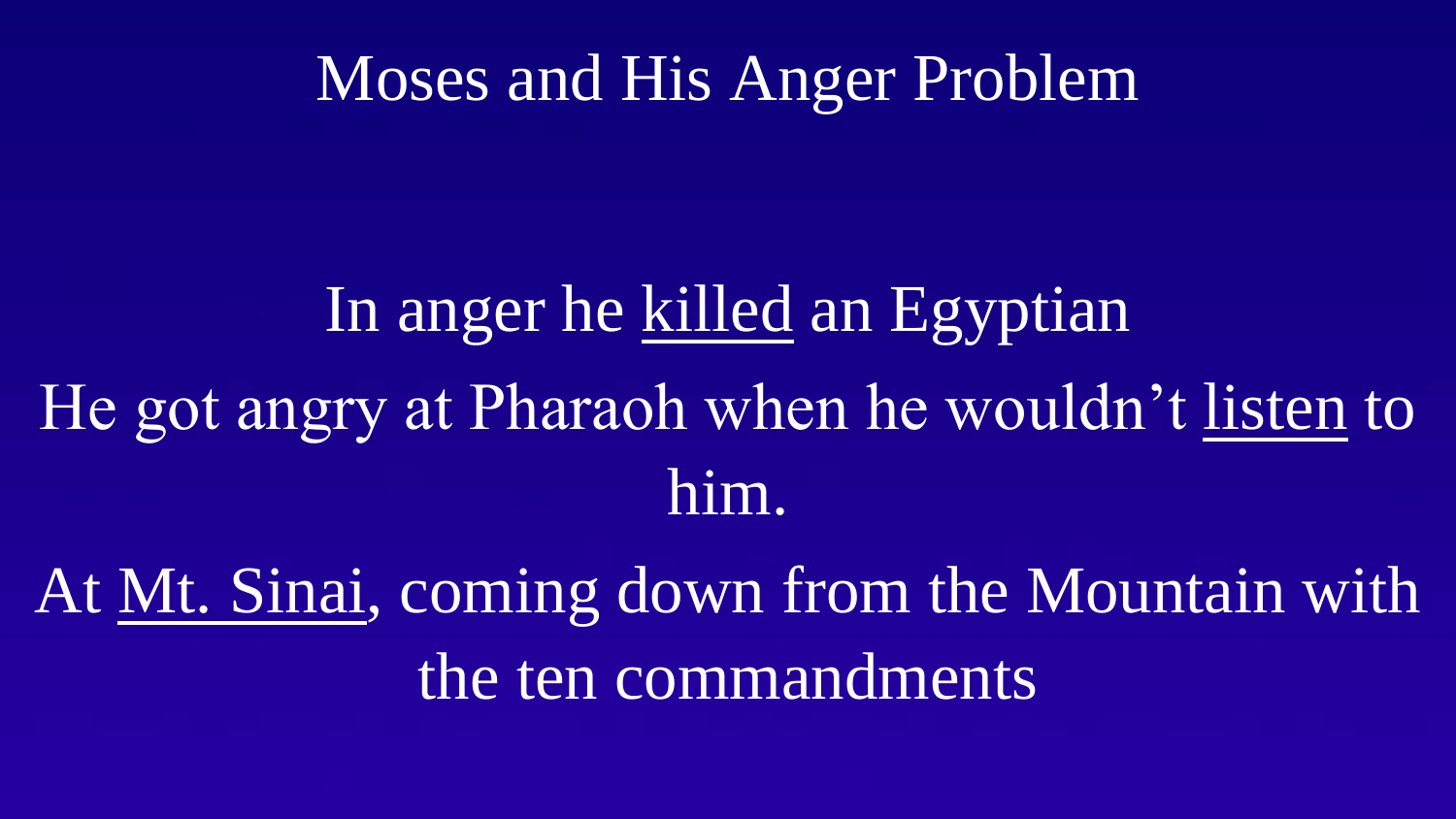#### Moses and His Anger Problem

His anger was aroused when the Israelites were complaining about not having any meat to eat-Numbers 11:1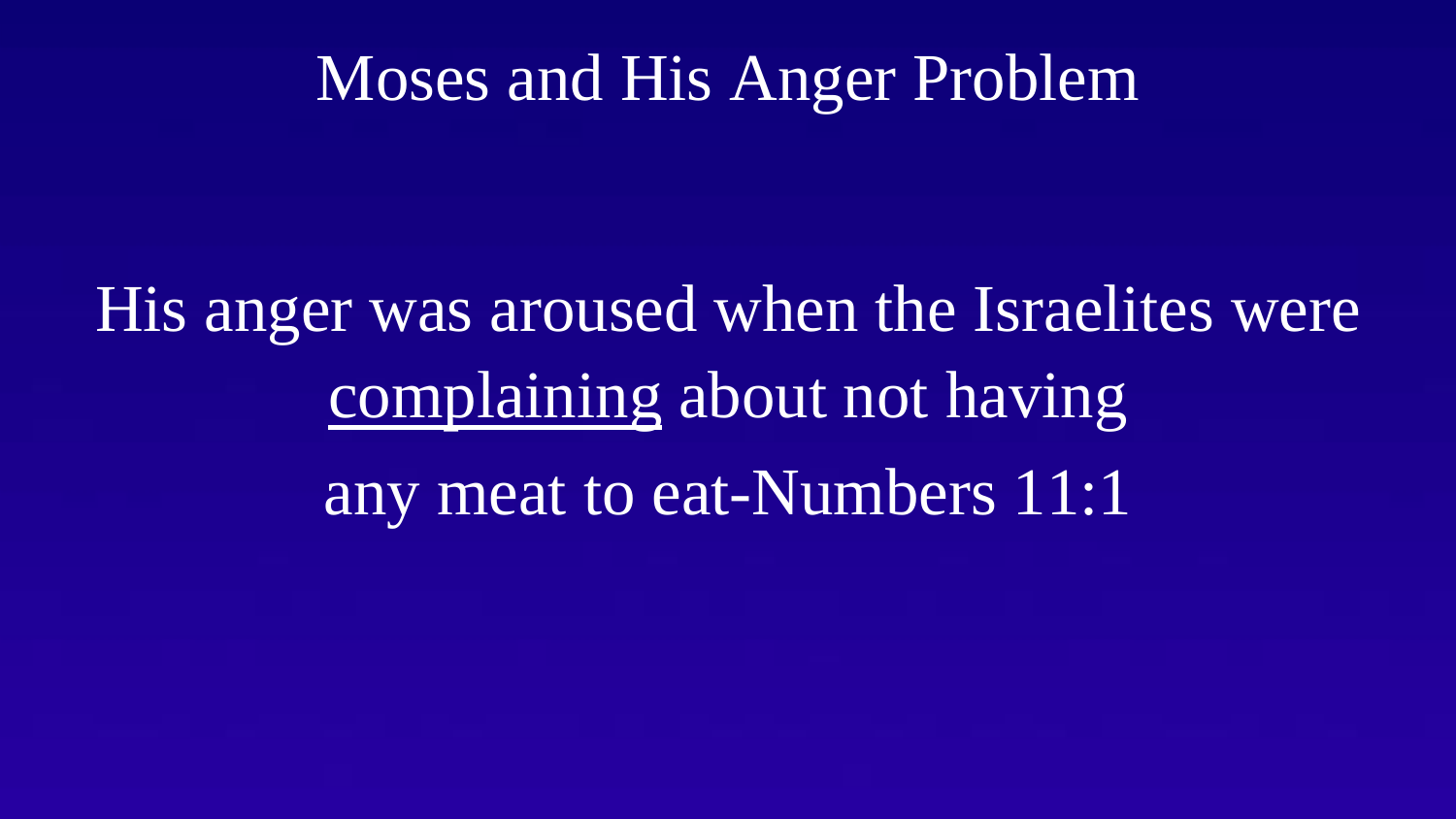Notice how God Dealt with Moses and His Anger-Numbers 11:16-17

God told Moses to pick out 70 elders and then He would implant the Spirit of Moses into these 70 to help him carry the Load.

When we are overwhelmed with our problems, we need to reach out for help;

there are people who can help us if we ask for their help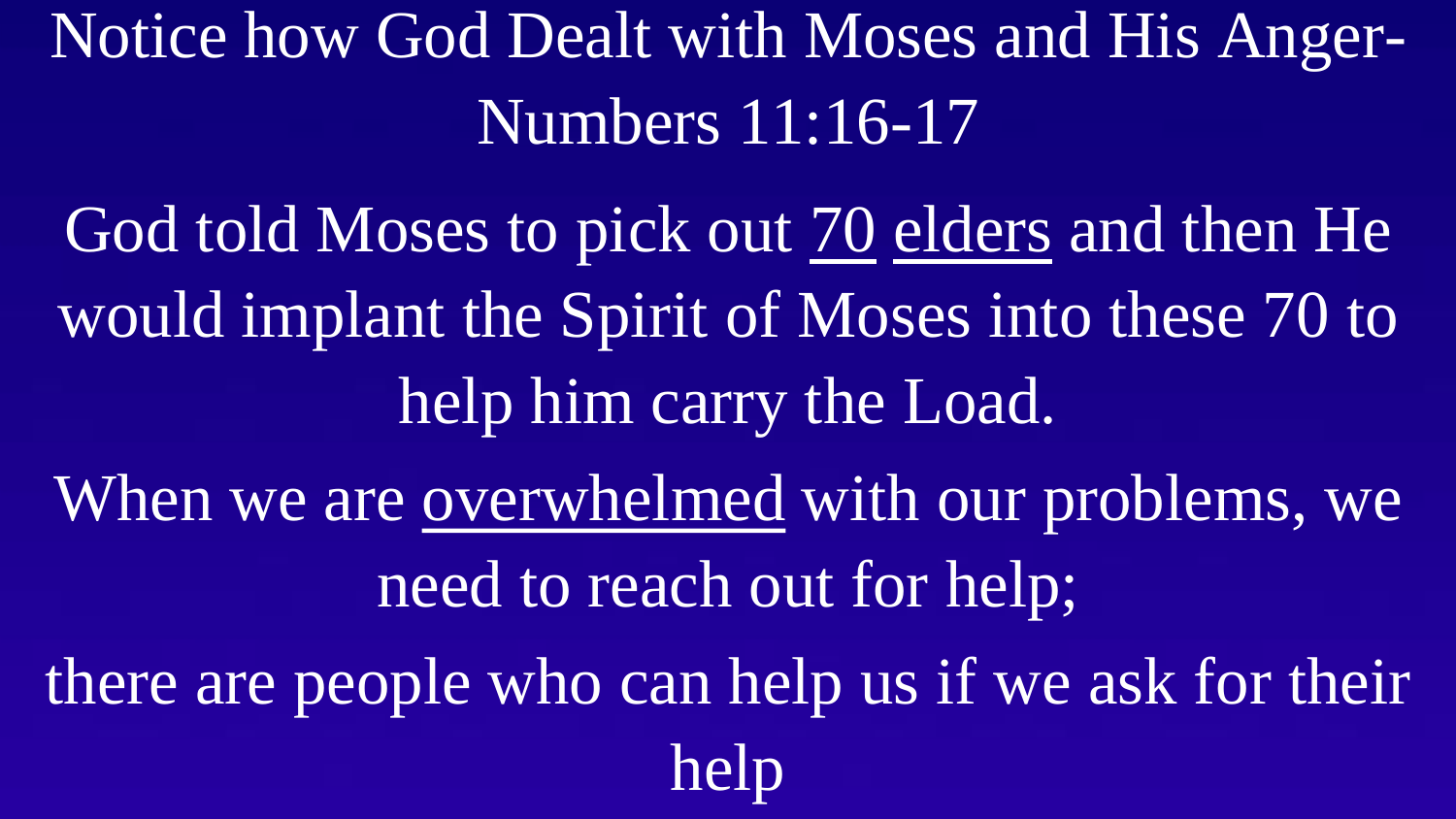# Notice How God Provided Meat for The Israelites

God said to Moses, "Has the Lord's arm been shortened?

God provided quail-Numbers 11:18-20:31-33 Each person received 10 homers of quail which was 59 gallons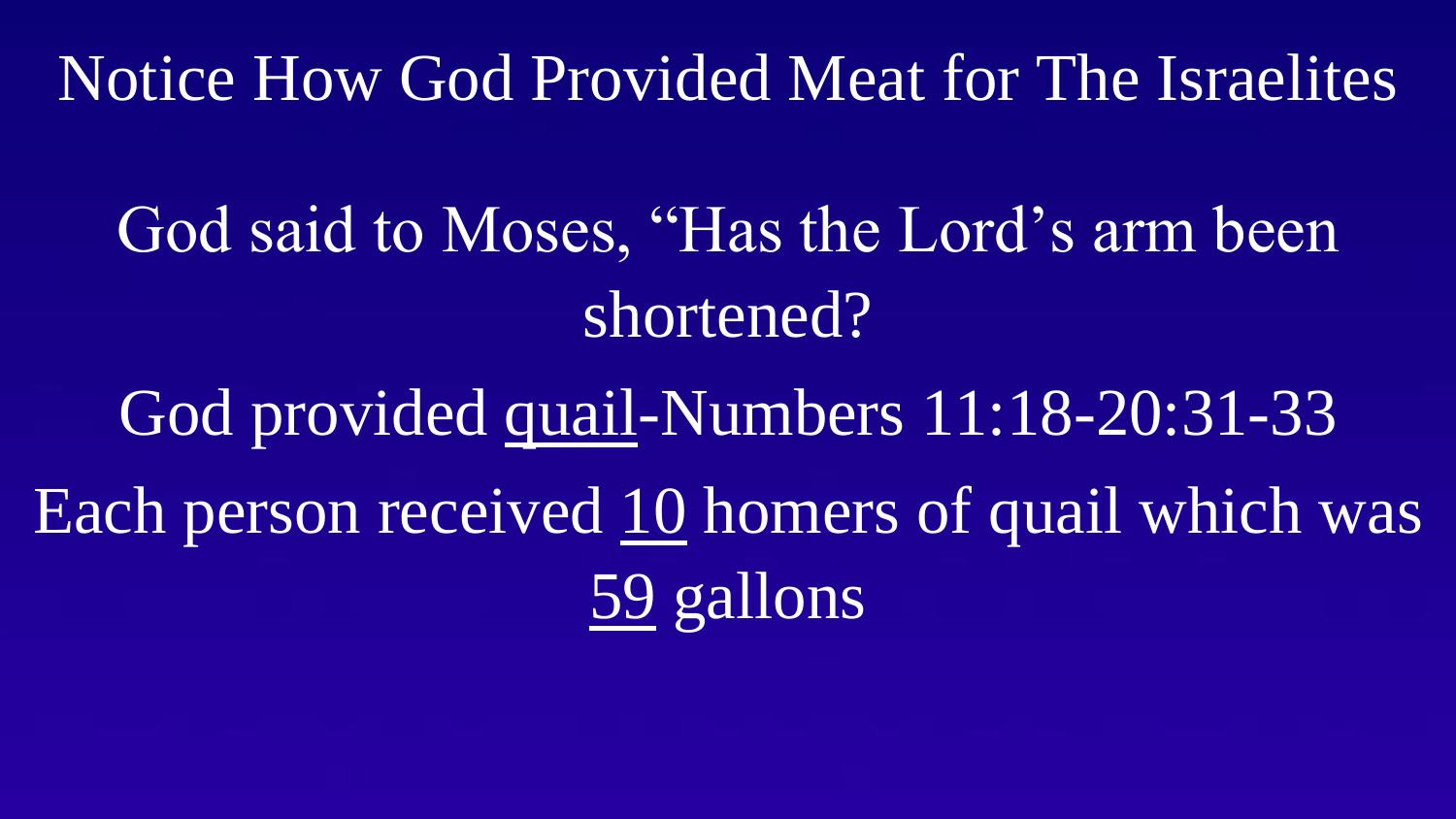## The Basic Root Cause of Anger and Depression

Depression and anger come basically from intimate betrayal

Moses felt he was betrayed by the Israelites rejecting his leadership wanting to return to "the good old days" living in Egypt.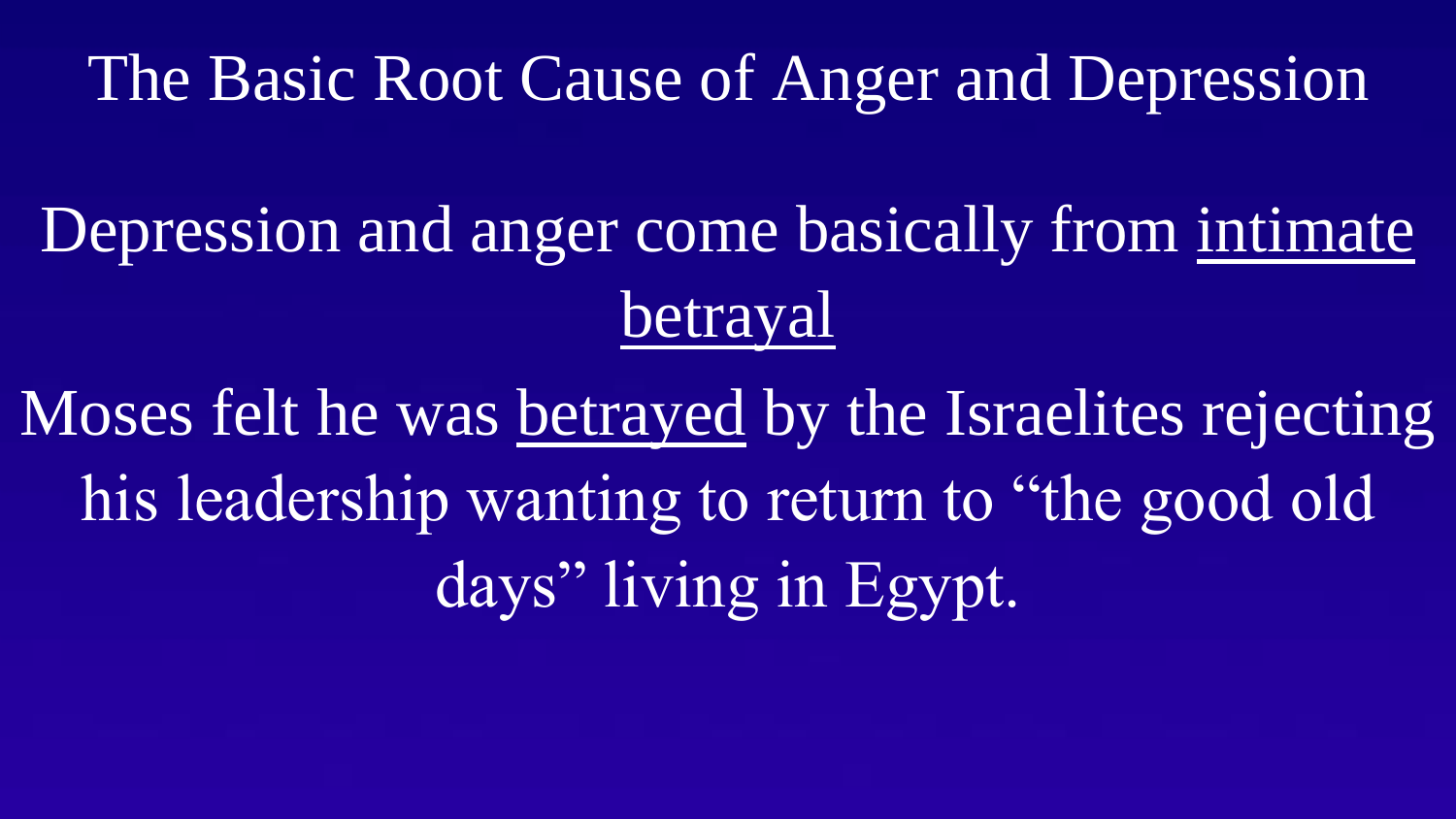God's Solution to Moses' Anger and Depression

Moses forgot the promise of God God said 60 times in the book of Numbers, "I will be with you."

Moses forgot the power of God We need to remember that God will be with us in our struggles and problems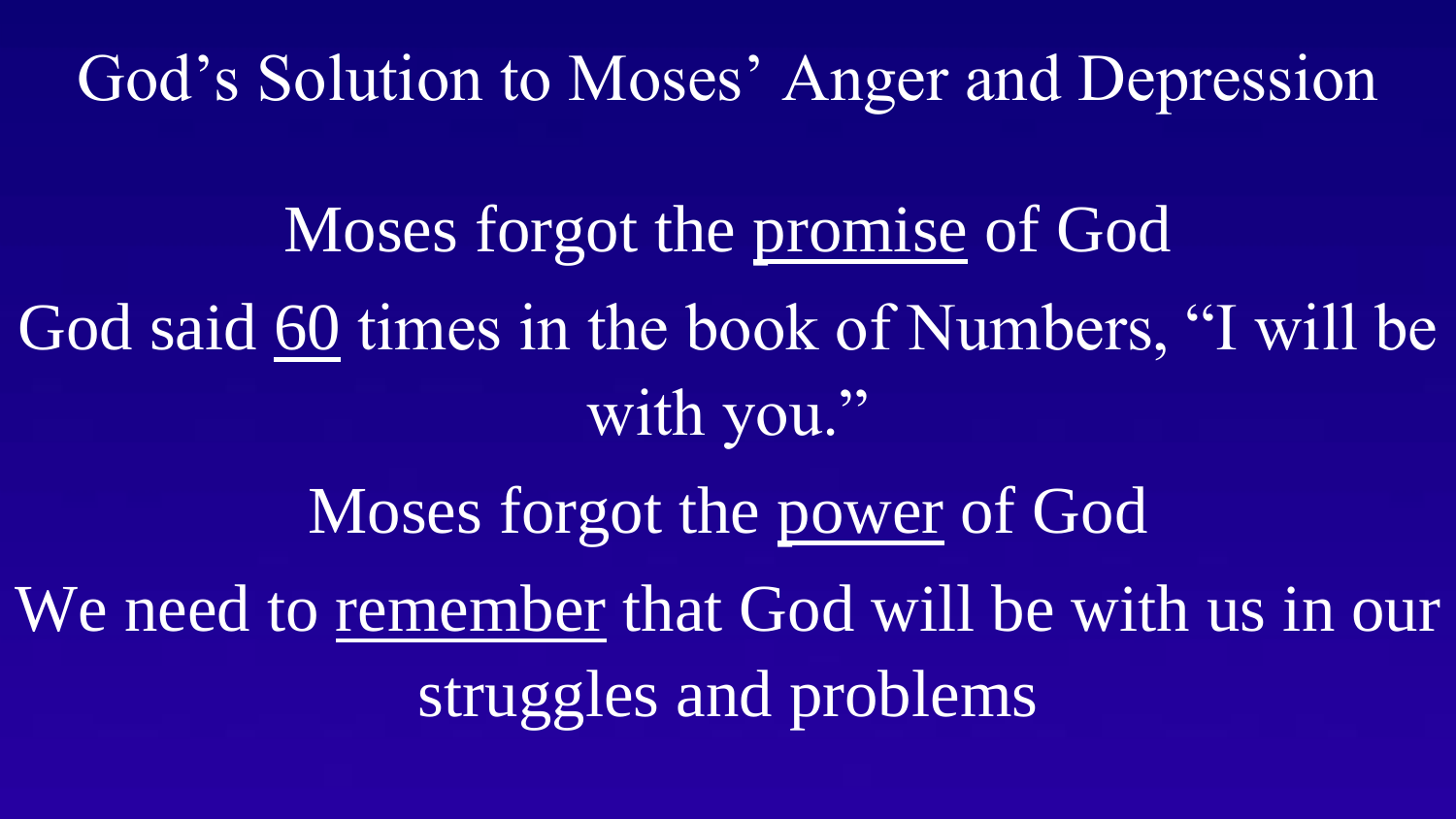#### God Wants to Bless Us

1. Numbers 6:24-26 The Lord bless you and keep you; The Lord make His face shine upon you, And be gracious to you; The Lord lift up His countenance upon you, And give you peace.